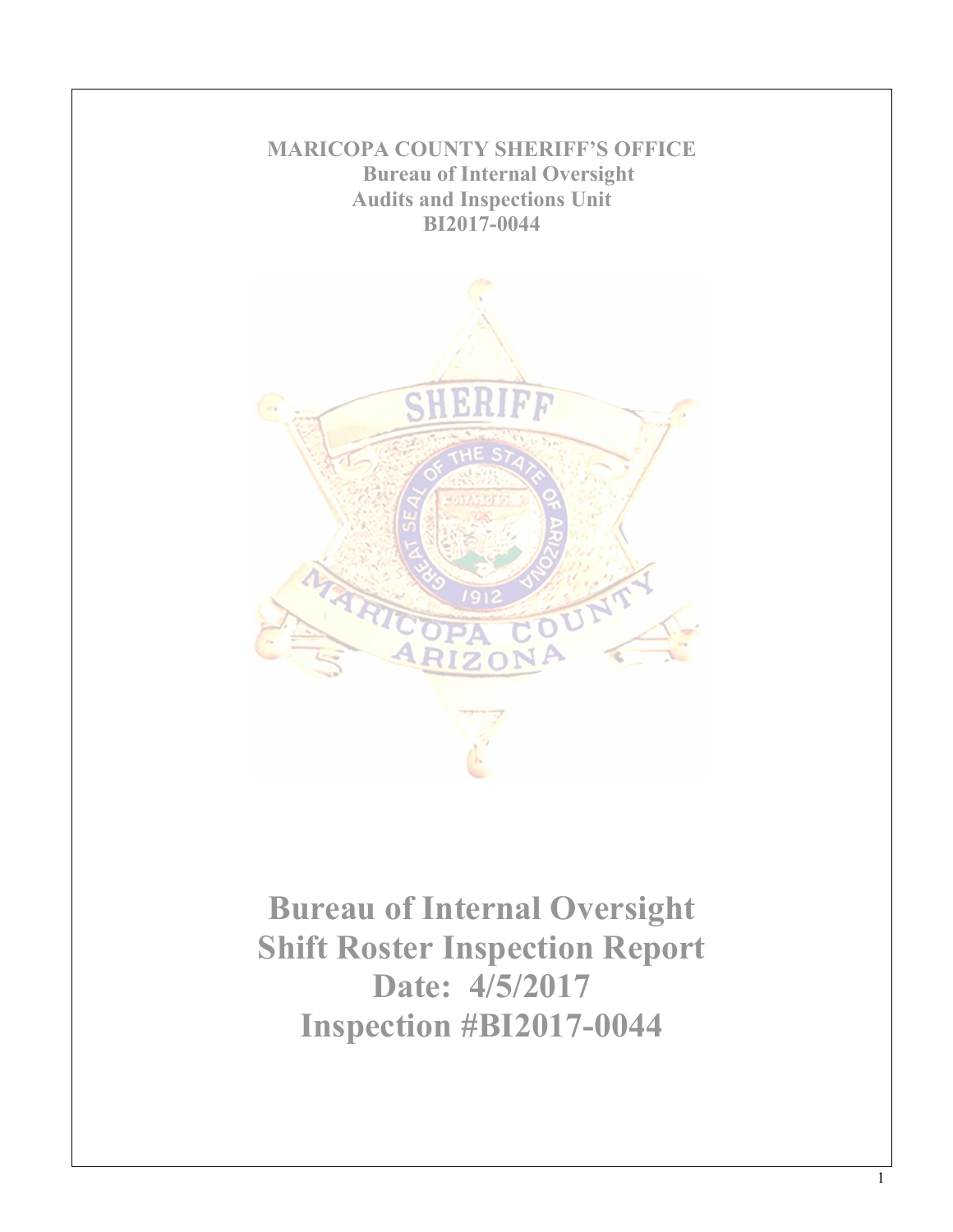| Captain Roska S0878<br>To:<br>Division Commander<br>Bureau of Internal Oversight                                | Sgt. Reaulo #S1678<br>From:<br><b>Inspections Sergeant</b><br>Audits and Inspections Unit |  |  |       |                                                |
|-----------------------------------------------------------------------------------------------------------------|-------------------------------------------------------------------------------------------|--|--|-------|------------------------------------------------|
| Subject:<br>Patrol Daily Shift Roster Inspection Summary,<br>March 2017<br>BI2017-0044<br>Paul Penzone, Sheriff |                                                                                           |  |  | Date: | 4/5/2017<br>Report Period:<br>March 1-31, 2017 |

The Audits and Inspections Unit (AIU) will conduct inspections of daily shift rosters on an on-going monthly basis to determine if the rosters are in compliance with Office Policy. The daily shift rosters are uniformly inspected utilizing a matrix developed by the BIO, in accordance with procedures outlined in Policy GB-2.

## **Matrix Procedures:**

- $\triangleright$  A Daily Shift Roster is completed for each work shift.
- $\triangleright$  Supervisor span of control is in accordance with MCSO Policy GB-2.
- $\triangleright$  Shift Supervisor positions are being filled by employees with the rank of Sergeant, Lieutenant, or above in accordance with MCSO Policy GB-2.
- $\triangleright$  Supervisors are assigned to and work the same days and hours as the deputies under their direct command, absent exceptional circumstances.

## **Criteria:**

MCSO Policy GB-2 (Sections 4 & 12.A1), Command Responsibility:

"First-line Patrol supervisors shall be assigned to supervise no more than eight deputies, but in no event, should a patrol supervisor be responsible for more than ten deputies."

"First-line patrol supervisors shall ensure that a Daily Shift Roster is completed for each shift in order to reflect the subordinates that are working under that supervisor for each day worked"

## **Conditions:**

An inspection of all patrol Daily Shift Rosters was completed for the month of March 2017. Due to possible specialty assignment squads and the variance of days in a month; the total number of shift rosters will vary each month. There were a total of 872 rosters in March available for inspection; 872 or **100%** of the rosters were inspected.

MCSO achieved a compliance rate of **100%** in the Daily Shift Roster inspection of March 2017, as illustrated in the graph below: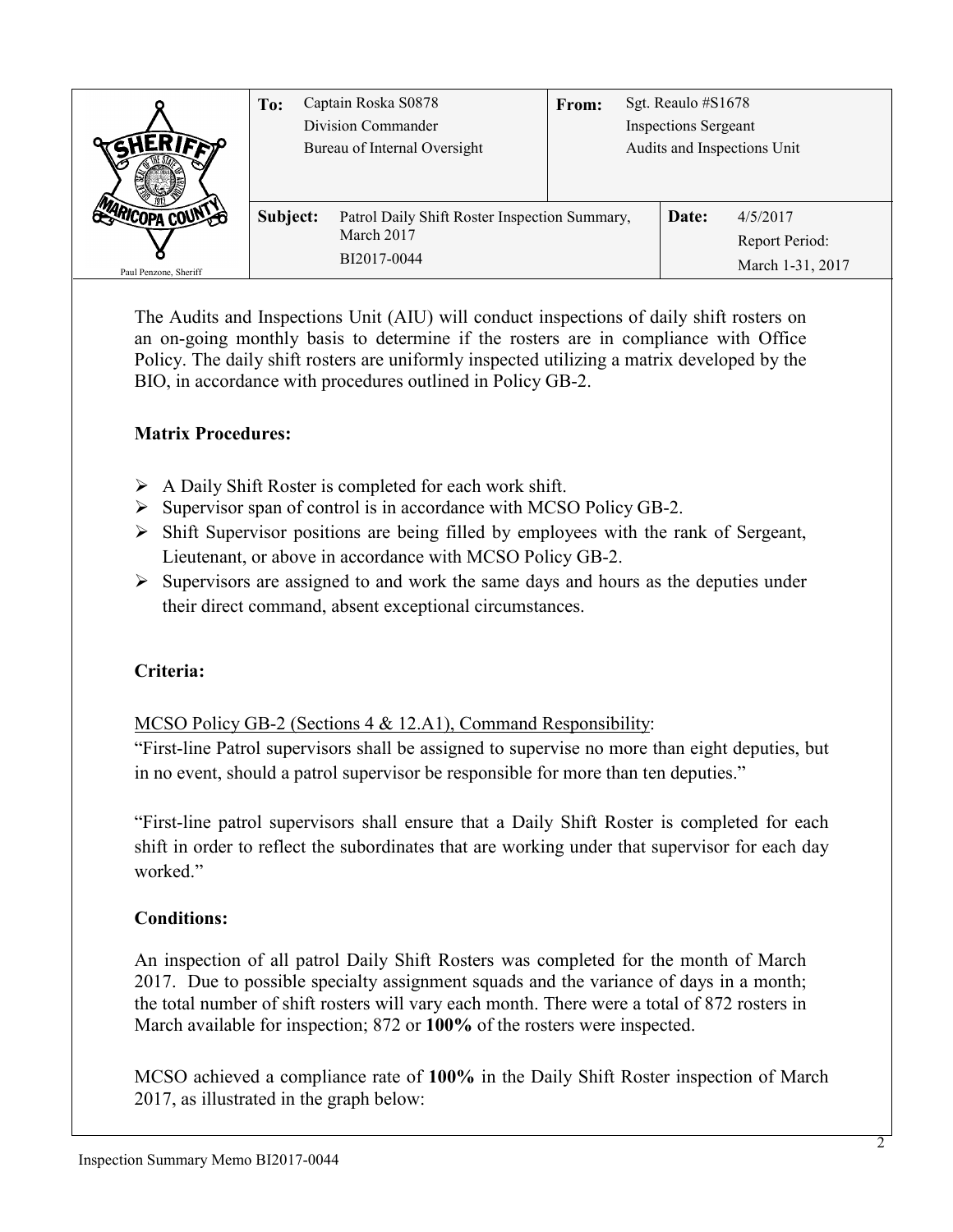

| Division:             |         |         |         |         |         |         | District One District Two District Three District Four District Five District Six District Seven |
|-----------------------|---------|---------|---------|---------|---------|---------|--------------------------------------------------------------------------------------------------|
| <b>Total Rosters:</b> | 124     | 123     | 151     | 123     | 201     | 64      | 86                                                                                               |
| Compliance %:         | 100.00% | 100.00% | 100.00% | 100.00% | 100.00% | 100.00% | 100.00%                                                                                          |

Note – The overall compliance rate is an average of the compliance scores from each division inspected.

## **Recommendations:**

It is recommended supervisors continue mentoring staff in the proper completion of the Daily Shift Rosters, keeping in mind the importance of uploading the document to the U-Drive in a timely manner. In doing so, **all** Daily Shift Rosters will be made available for inspection. In addition, it is recommended Division Command periodically review the shift rosters for accuracy and completeness.

It is also recommended that divisions conduct routine inspections of their shift rosters for missing data and/or errors.